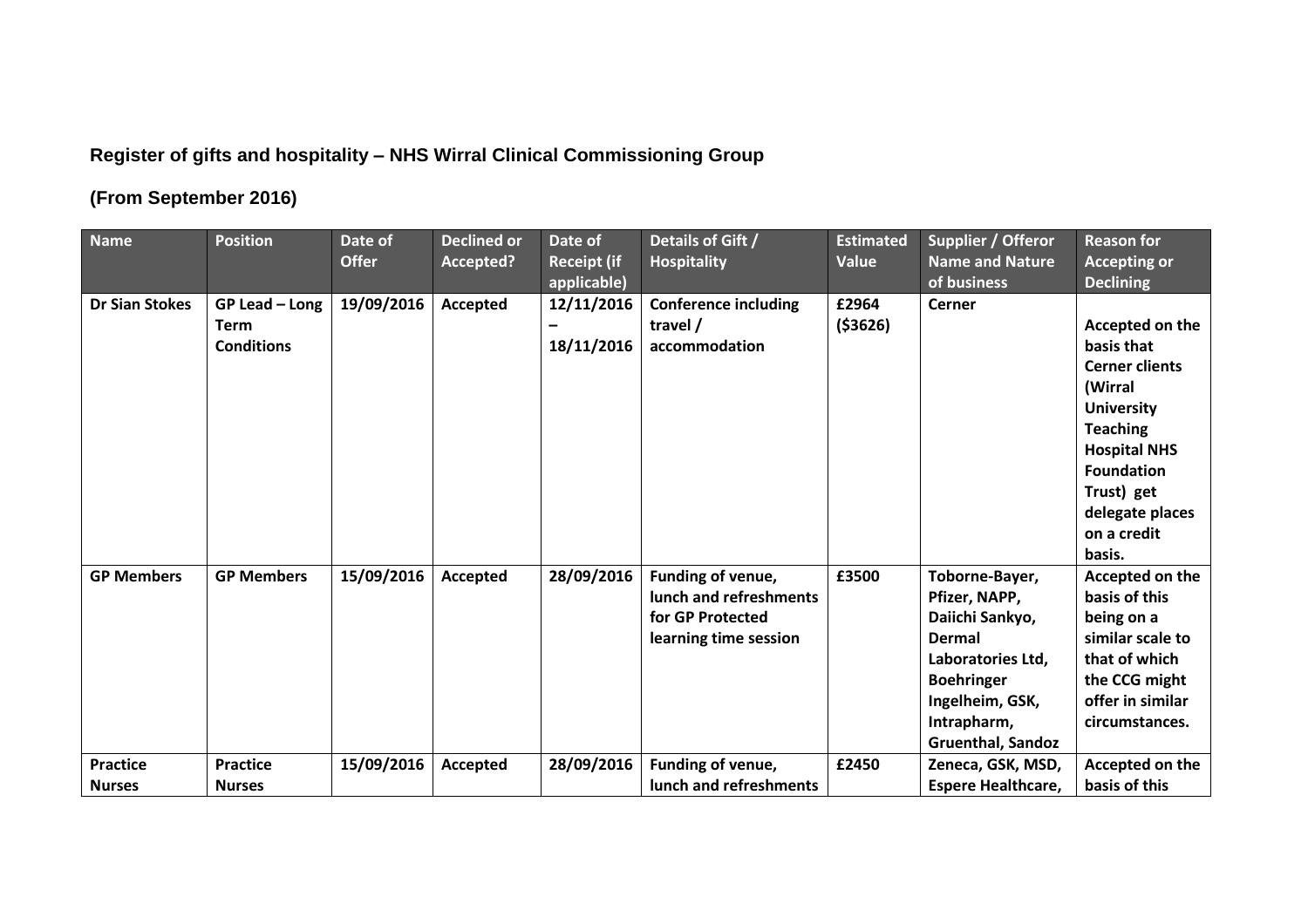| <b>Name</b>         | <b>Position</b>      | Date of      | <b>Declined or</b> | Date of            | Details of Gift /              | <b>Estimated</b> | Supplier / Offeror        | <b>Reason for</b>   |
|---------------------|----------------------|--------------|--------------------|--------------------|--------------------------------|------------------|---------------------------|---------------------|
|                     |                      | <b>Offer</b> | Accepted?          | <b>Receipt (if</b> | <b>Hospitality</b>             | Value            | <b>Name and Nature</b>    | <b>Accepting or</b> |
|                     |                      |              |                    | applicable)        |                                |                  | of business               | <b>Declining</b>    |
| (Membership         | (Membership          |              |                    |                    | for Practice Nurse             |                  | Pfizer, Johnson &         | being on a          |
| Practices)          | Practices)           |              |                    |                    | <b>Protected learning time</b> |                  | Johnson, Thornton         | similar scale to    |
|                     |                      |              |                    |                    | session                        |                  | <b>Ross</b>               | that of which       |
|                     |                      |              |                    |                    |                                |                  |                           | the CCG might       |
|                     |                      |              |                    |                    |                                |                  |                           | offer in similar    |
|                     |                      |              |                    |                    |                                |                  |                           | circumstances.      |
| <b>Members</b>      | <b>Members</b>       | 11/10/2016   | Accepted           | 19/10/2016         | Funding of venue,              | £2500            | MSD, Gruenthal,           | Accepted on the     |
| (GPs, Practice      | (GPs, Practice       |              |                    |                    | lunch and refreshments         |                  | Chiesi, GSK, Leo          | basis of this       |
| Managers,           | Managers,            |              |                    |                    | for members meeting            |                  | Pharma, Astra             | being on a          |
| <b>Practice</b>     | <b>Practice</b>      |              |                    |                    |                                |                  | Zeneca, Bristol           | similar scale to    |
| Nurses)             | Nurses)              |              |                    |                    |                                |                  | <b>Myers, Squibb</b>      | that of which       |
|                     |                      |              |                    |                    |                                |                  |                           | the CCG might       |
|                     |                      |              |                    |                    |                                |                  |                           | offer in similar    |
|                     |                      |              |                    |                    |                                |                  |                           | circumstances.      |
| <b>Jon Develing</b> | <b>Chief Officer</b> | 08/11/2016   | Accepted           | 15/11/2016         | Parking,                       | Circa £600       | <b>Norwegian Centre</b>   | Accepted on the     |
|                     |                      |              |                    |                    | accommodation and              |                  | for E-health in co-       | basis that costs    |
|                     |                      |              |                    | 17/11/2016         | flights                        |                  | operation with the        | are covered by      |
|                     |                      |              |                    |                    |                                |                  | <b>Ministry of Health</b> | the supplier        |
|                     |                      |              |                    |                    |                                |                  | and Care Services         |                     |
| <b>Members</b>      | <b>Members</b>       | 14/11/2016   | Accepted           | 17/11/2016         | Funding of venue,              | £2150            | Bayer, MSD,               | Accepted on the     |
| (GPs, Practice      | (GPs, Practice       |              |                    |                    | lunch and refreshments         |                  | Grunenthal,               | basis of this       |
| Managers,           | Managers,            |              |                    |                    | for members meeting            |                  | <b>Thornton Ross,</b>     | being on a          |
| <b>Practice</b>     | <b>Practice</b>      |              |                    |                    |                                |                  | Meda Pharma,              | similar scale to    |
| Nurses)             | Nurses)              |              |                    |                    |                                |                  | <b>Internis, Starr</b>    | that of which       |
|                     |                      |              |                    |                    |                                |                  | <b>Medical &amp;</b>      | the CCG might       |
|                     |                      |              |                    |                    |                                |                  | Johnson&Johnson           | offer in similar    |
|                     |                      |              |                    |                    |                                |                  |                           | circumstances.      |
| <b>Dr Paula</b>     | <b>Urgent Care</b>   | 18/11/2016   | Accepted           | 18/11/2016         | <b>Wirral LMC Dinner</b>       | £30              | <b>Wirral LMC</b>         | Accepted on the     |
| Cowan               | Lead                 |              |                    |                    |                                |                  |                           | basis that costs    |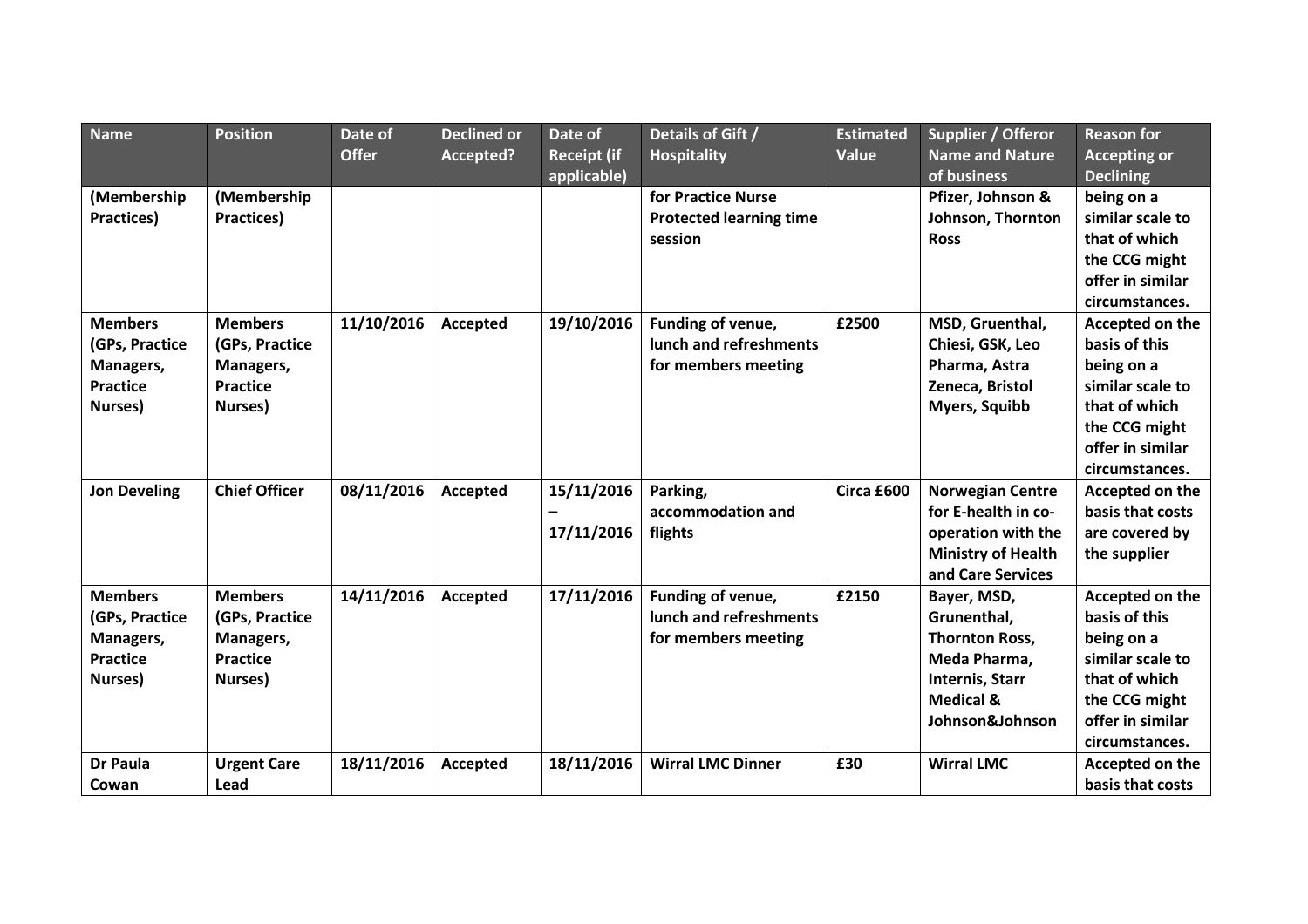| <b>Name</b>                                                                 | <b>Position</b>                                                             | Date of<br><b>Offer</b> | <b>Declined or</b><br>Accepted? | Date of<br><b>Receipt (if</b> | Details of Gift /<br><b>Hospitality</b>                            | <b>Estimated</b><br><b>Value</b> | Supplier / Offeror<br><b>Name and Nature</b>                                                                             | <b>Reason for</b><br><b>Accepting or</b>                                                                                                   |
|-----------------------------------------------------------------------------|-----------------------------------------------------------------------------|-------------------------|---------------------------------|-------------------------------|--------------------------------------------------------------------|----------------------------------|--------------------------------------------------------------------------------------------------------------------------|--------------------------------------------------------------------------------------------------------------------------------------------|
|                                                                             |                                                                             |                         |                                 | applicable)                   |                                                                    |                                  | of business                                                                                                              | <b>Declining</b><br>are covered by<br>the LMC                                                                                              |
| <b>Dr Simon</b><br><b>Delaney</b>                                           | <b>Primary Care</b><br>Lead                                                 | 18/11/2016              | Accepted                        | 18/11/2016                    | <b>Wirral LMC Dinner</b>                                           | £30                              | <b>Wirral LMC</b>                                                                                                        | Accepted on the<br>basis that costs<br>are covered by<br>the LMC                                                                           |
| Dr Laxman<br>Ariaraj                                                        | <b>Planned Care</b><br>Lead                                                 | 18/11/2016              | Accepted                        | 18/11/2016                    | <b>Wirral LMC Dinner</b>                                           | £30                              | <b>Wirral LMC</b>                                                                                                        | Accepted on the<br>basis that costs<br>are covered by<br>the LMC                                                                           |
| <b>Members</b><br>(GPs, Practice<br>Managers,<br><b>Practice</b><br>Nurses) | <b>Members</b><br>(GPs, Practice<br>Managers,<br><b>Practice</b><br>Nurses) | 03/01/2017              | Accepted                        | 11/01/2017                    | Funding of venue,<br>lunch and refreshments<br>for members meeting | £2100                            | <b>Espere Healthcare,</b><br>MSD, Leo Pharma,<br>Glucomen,<br>Intrapharm, Bayer,<br>Johnson & Johnson                    | Accepted on the<br>basis of this<br>being on a<br>similar scale to<br>that of which<br>the CCG might<br>offer in similar<br>circumstances. |
| <b>Members</b><br>(GPs, Practice<br>Managers,<br><b>Practice</b><br>Nurses) | <b>Members</b><br>(GPs, Practice<br>Managers,<br><b>Practice</b><br>Nurses) | 14/02/2017              | Accepted                        | 16/02/2017                    | Funding of venue,<br>lunch and refreshments<br>for members meeting | £2375                            | <b>Gruenthal, Orion</b><br>Pharma, MSD,<br>Apodim Pfizer,<br>Chiesi, Astra<br>Zeneca, Bayer, RB<br><b>Commercial Ltd</b> | Accepted on the<br>basis of this<br>being on a<br>similar scale to<br>that of which<br>the CCG might<br>offer in similar<br>circumstances. |
| <b>Members</b><br>(GPs, Practice                                            | <b>Members</b><br>(GPs, Practice                                            | 13/04/2017              | <b>Accepted</b>                 | 20/04/2017                    | Funding of venue,<br>lunch and refreshments                        | £2375                            | MSD, Chiesi Ltd,<br><b>BMA, Dermal Labs,</b>                                                                             | Accepted on the<br>basis of this                                                                                                           |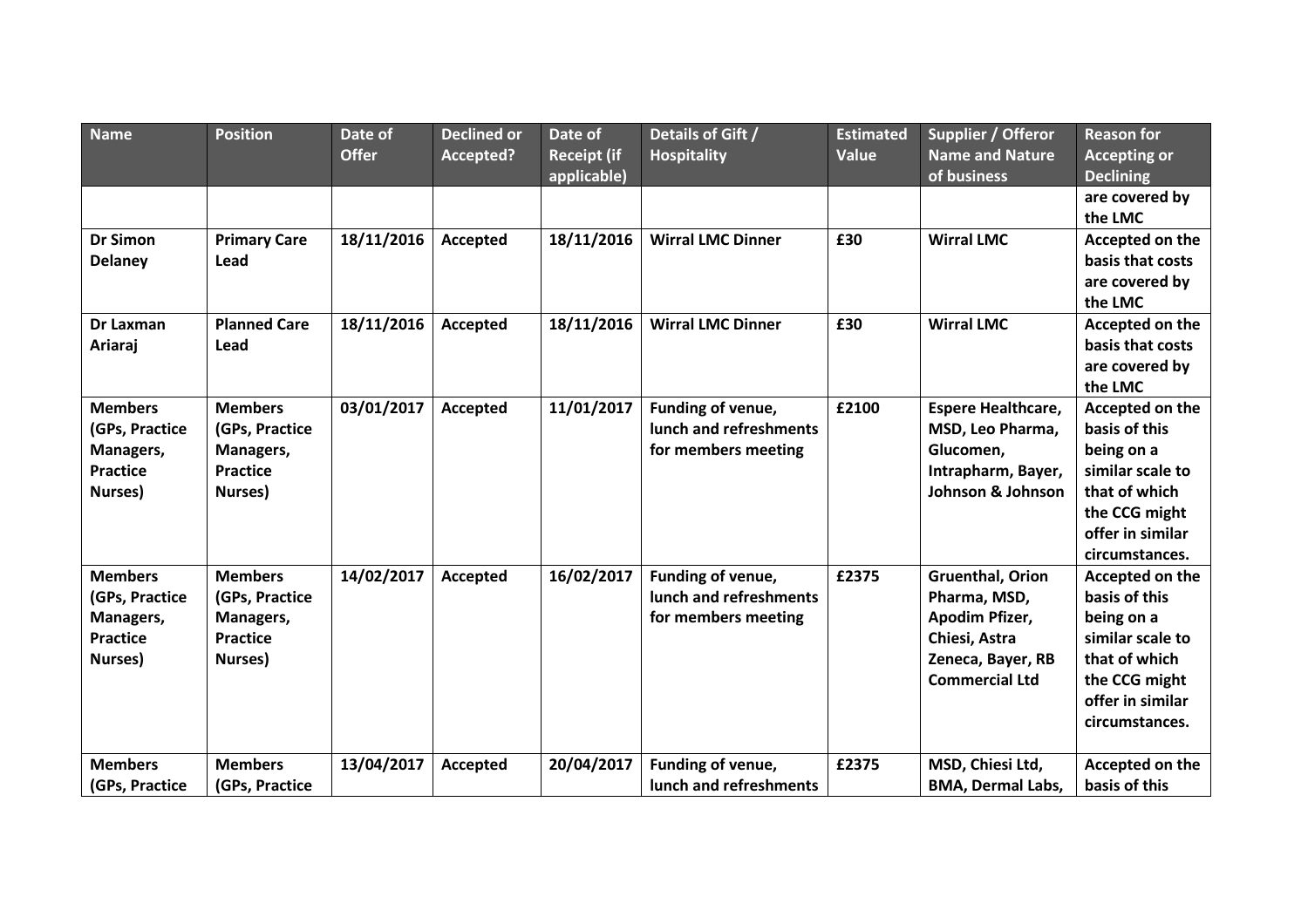| <b>Name</b>                                                                 | <b>Position</b>                                                             | Date of      | <b>Declined or</b> | Date of                           | Details of Gift /                                                  | <b>Estimated</b> | Supplier / Offeror                                            | <b>Reason for</b>                                                                                                                          |
|-----------------------------------------------------------------------------|-----------------------------------------------------------------------------|--------------|--------------------|-----------------------------------|--------------------------------------------------------------------|------------------|---------------------------------------------------------------|--------------------------------------------------------------------------------------------------------------------------------------------|
|                                                                             |                                                                             | <b>Offer</b> | Accepted?          | <b>Receipt (if</b><br>applicable) | <b>Hospitality</b>                                                 | Value            | <b>Name and Nature</b><br>of business                         | <b>Accepting or</b><br><b>Declining</b>                                                                                                    |
| Managers,<br><b>Practice</b><br>Nurses)                                     | Managers,<br><b>Practice</b><br>Nurses)                                     |              |                    |                                   | for members meeting                                                |                  | Bayer, Pfizer, GSK                                            | being on a<br>similar scale to<br>that of which<br>the CCG might<br>offer in similar<br>circumstances.                                     |
| <b>Practice</b><br><b>Manager</b><br>Quarterly<br>Forum                     | <b>Practice</b><br><b>Manager</b>                                           | 25/04/2017   | <b>Accepted</b>    | 27/04/2017                        | <b>Funding of lunch and</b><br>refreshments                        | £700             | Napp, Teva, Bayer,<br><b>Pfizer, Merck</b>                    | Accepted on the<br>basis of this<br>being on a<br>similar scale to<br>that of which<br>the CCG might<br>offer in similar<br>circumstances. |
| <b>Grace Price-</b><br>Jones                                                | Corporate<br><b>Officer</b>                                                 | 20/04/2017   | Accepted           | 20/04/2017                        | <b>Products provided</b>                                           | £15              | <b>Dermal labs</b>                                            | Accepted.                                                                                                                                  |
| <b>Hannah Ward</b>                                                          | Corporate<br><b>Officer</b>                                                 | 20/04/2017   | Accepted           | 20/04/2017                        | <b>Products provided</b>                                           | £15              | <b>Dermal labs</b>                                            | Accepted.                                                                                                                                  |
| <b>Members</b><br>(GPs, Practice<br>Managers,<br><b>Practice</b><br>Nurses) | <b>Members</b><br>(GPs, Practice<br>Managers,<br><b>Practice</b><br>Nurses) | 15/05/2017   | Accepted           | 18/05/2017                        | Funding of venue,<br>lunch and refreshments<br>for members meeting | £2375            | MSD, Pfizer, Bayer,<br>NAPP, Intrapharm,<br>Astra Zeneca, GSK | Accepted on the<br>basis of this<br>being on a<br>similar scale to<br>that of which<br>the CCG might<br>offer in similar<br>circumstances. |
| <b>Practice</b><br><b>Manager</b><br>Quarterly                              | <b>Practice</b><br><b>Manager</b>                                           | 05/07/2017   | Accepted           | 06/07/2017                        | <b>Funding of lunch and</b><br>refreshments for forum              | £900             | Bayer, Daiich-<br>Sankyo, Pfizer,<br>Tiltotts, Pharma,        | Accepted on the<br>basis of this<br>being on a                                                                                             |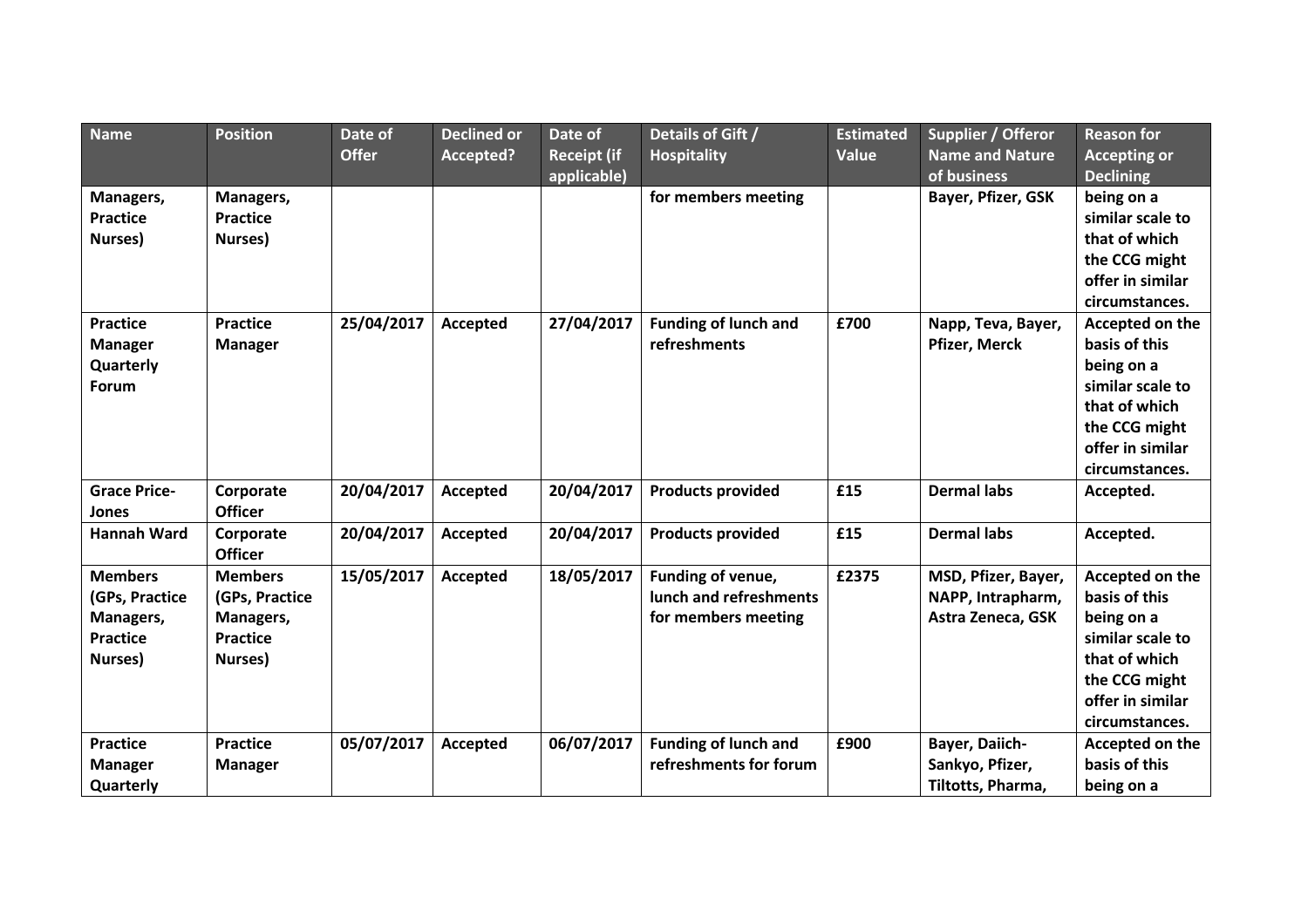| <b>Name</b>           | <b>Position</b> | Date of<br><b>Offer</b> | <b>Declined or</b><br>Accepted? | Date of<br><b>Receipt (if</b> | Details of Gift /<br><b>Hospitality</b> | <b>Estimated</b><br>Value | Supplier / Offeror<br><b>Name and Nature</b> | <b>Reason for</b><br><b>Accepting or</b> |
|-----------------------|-----------------|-------------------------|---------------------------------|-------------------------------|-----------------------------------------|---------------------------|----------------------------------------------|------------------------------------------|
|                       |                 |                         |                                 | applicable)                   |                                         |                           | of business                                  | <b>Declining</b>                         |
| <b>Forum</b>          |                 |                         |                                 |                               |                                         |                           | <b>RB</b>                                    | similar scale to                         |
|                       |                 |                         |                                 |                               |                                         |                           |                                              | that of which                            |
|                       |                 |                         |                                 |                               |                                         |                           |                                              | the CCG might                            |
|                       |                 |                         |                                 |                               |                                         |                           |                                              | offer in similar                         |
|                       |                 |                         |                                 |                               |                                         |                           |                                              | circumstances.                           |
| <b>Members</b>        | <b>Members</b>  | 13/07/2017              | Accepted                        | 18/07/2017                    | Funding of venue,                       | £2375                     | Ashfield Health,                             | Accepted on the                          |
| (GPs, Practice        | (GPs, Practice  |                         |                                 |                               | lunch and refreshments                  |                           | Bayer, Boehringer,                           | basis of this                            |
| Managers,             | Managers,       |                         |                                 |                               | for members meeting                     |                           | Chiesi, Gruenthal,                           | being on a                               |
| <b>Practice</b>       | <b>Practice</b> |                         |                                 |                               |                                         |                           | MSD, NAPP, Prifzer                           | similar scale to                         |
| Nurses)               | Nurses)         |                         |                                 |                               |                                         |                           |                                              | that of which                            |
|                       |                 |                         |                                 |                               |                                         |                           |                                              | the CCG might                            |
|                       |                 |                         |                                 |                               |                                         |                           |                                              | offer in similar                         |
|                       |                 |                         |                                 |                               |                                         |                           |                                              | circumstances                            |
| <b>Dr Susan Wells</b> | <b>Chair</b>    | 20/09/2017              | Accepted                        | 20/09/2017                    | <b>Annual dinner with</b>               | £60                       | <b>Local Medical</b>                         | Accepted on the                          |
|                       |                 |                         |                                 |                               | <b>Local Medical</b>                    |                           | <b>Committee</b>                             | basis that this is                       |
|                       |                 |                         |                                 |                               | <b>Committee</b>                        |                           |                                              | an important GP                          |
|                       |                 |                         |                                 |                               |                                         |                           |                                              | organisation for                         |
|                       |                 |                         |                                 |                               |                                         |                           |                                              | relationship                             |
|                       |                 |                         |                                 |                               |                                         |                           |                                              | building                                 |
| <b>Dr Paula</b>       | <b>Medical</b>  | 12/07/2017              | Accepted                        | 07/10/2017                    | <b>Cerner Conference</b>                | £1582                     | <b>Cerner</b>                                | Accepted on the                          |
| Cowan                 | <b>Director</b> |                         |                                 |                               |                                         | ( \$2100)                 |                                              | basis that                               |
|                       |                 |                         |                                 | 12/10/2017                    |                                         |                           |                                              | <b>Cerner clients</b>                    |
|                       |                 |                         |                                 |                               |                                         |                           |                                              | get delegate                             |
|                       |                 |                         |                                 |                               |                                         |                           |                                              | places on a                              |
|                       |                 |                         |                                 |                               |                                         |                           |                                              | credit basis.                            |
| <b>Dr Laxman</b>      | <b>GP Lead</b>  | 19/09/2017              | Accepted                        | 30/11/2017                    | <b>Annual dinner with</b>               | £60                       | <b>Local Medical</b>                         | Accepted on the                          |
| Ariaraj               |                 |                         |                                 |                               | <b>Local Medical</b>                    |                           | <b>Committee</b>                             | basis that this is                       |
|                       |                 |                         |                                 |                               | <b>Committee</b>                        |                           |                                              | an important GP                          |
|                       |                 |                         |                                 |                               |                                         |                           |                                              | organisation for                         |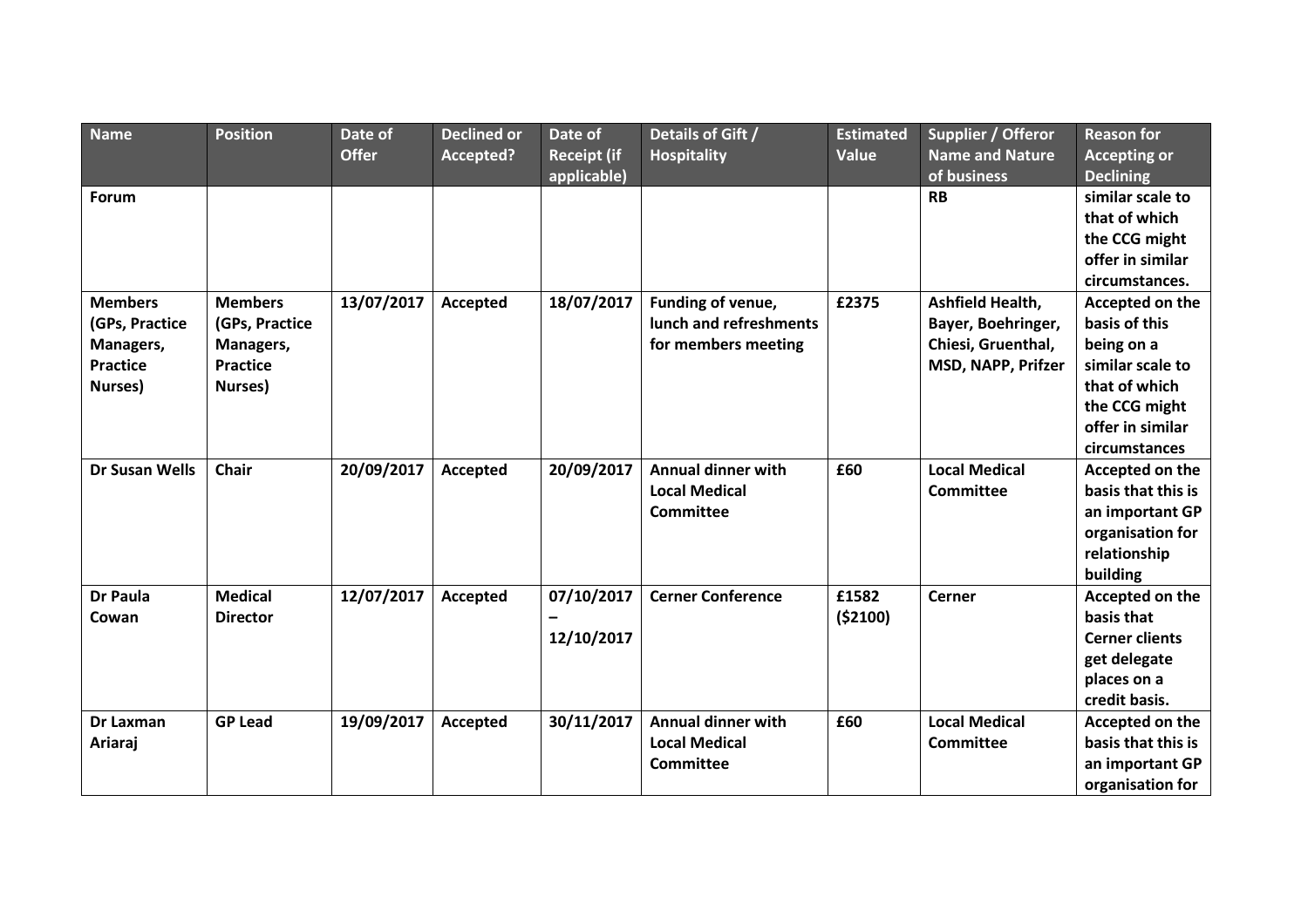| Name                                                    | <b>Position</b>                    | Date of      | <b>Declined or</b> | Date of                           | Details of Gift /                                                     | <b>Estimated</b> | Supplier / Offeror                                                                                                                 | <b>Reason for</b>                                                                                                                          |
|---------------------------------------------------------|------------------------------------|--------------|--------------------|-----------------------------------|-----------------------------------------------------------------------|------------------|------------------------------------------------------------------------------------------------------------------------------------|--------------------------------------------------------------------------------------------------------------------------------------------|
|                                                         |                                    | <b>Offer</b> | Accepted?          | <b>Receipt (if</b><br>applicable) | <b>Hospitality</b>                                                    | Value            | <b>Name and Nature</b><br>of business                                                                                              | <b>Accepting or</b><br><b>Declining</b>                                                                                                    |
|                                                         |                                    |              |                    |                                   |                                                                       |                  |                                                                                                                                    | relationship<br>building                                                                                                                   |
| <b>Dr Paula</b><br>Cowan                                | <b>Medical</b><br><b>Director</b>  | 19/09/2017   | Accepted           | 30/11/2017                        | <b>Annual dinner with</b><br><b>Local Medical</b><br><b>Committee</b> | £60              | <b>Local Medical</b><br><b>Committee</b>                                                                                           | Accepted on the<br>basis that this is<br>an important GP<br>organisation for<br>relationship<br>building                                   |
| <b>Dr Helen</b><br><b>Downs</b>                         | <b>GP Lead</b>                     | 19/09/2017   | Accepted           | 30/11/2017                        | <b>Annual dinner with</b><br><b>Local Medical</b><br><b>Committee</b> | £60              | <b>Local Medical</b><br><b>Committee</b>                                                                                           | Accepted on the<br>basis that this is<br>an important GP<br>organisation for<br>relationship<br>building                                   |
| <b>Dr Simon</b><br><b>Delaney</b>                       | <b>GP Lead</b>                     | 19/09/2017   | Accepted           | 30/11/2017                        | <b>Annual dinner with</b><br><b>Local Medical</b><br>Committee        | £60              | <b>Local Medical</b><br><b>Committee</b>                                                                                           | Accepted on the<br>basis that this is<br>an important GP<br>organisation for<br>relationship<br>building                                   |
| <b>Practice</b><br><b>Manager</b><br>Quarterly<br>Forum | <b>Practice</b><br><b>Managers</b> | 10/10/2017   | <b>Accepted</b>    | 11/10/2017                        | <b>Funding of lunch and</b><br>refreshments for forum                 | £1500            | Leo Pharma<br><b>Nestle</b><br><b>Science</b><br><b>Ashfield</b><br><b>Healthcare</b><br>Galderma UK<br><b>Msd</b><br>Styla Pharma | Accepted on the<br>basis of this<br>being on a<br>similar scale to<br>that of which<br>the CCG might<br>offer in similar<br>circumstances. |
| <b>Members</b>                                          | <b>Members</b>                     | 17/10/2017   | Accepted           | 18/10/2017                        | Funding of venue,                                                     | £2400            | Grunenthal, MSD,                                                                                                                   | Accepted on the                                                                                                                            |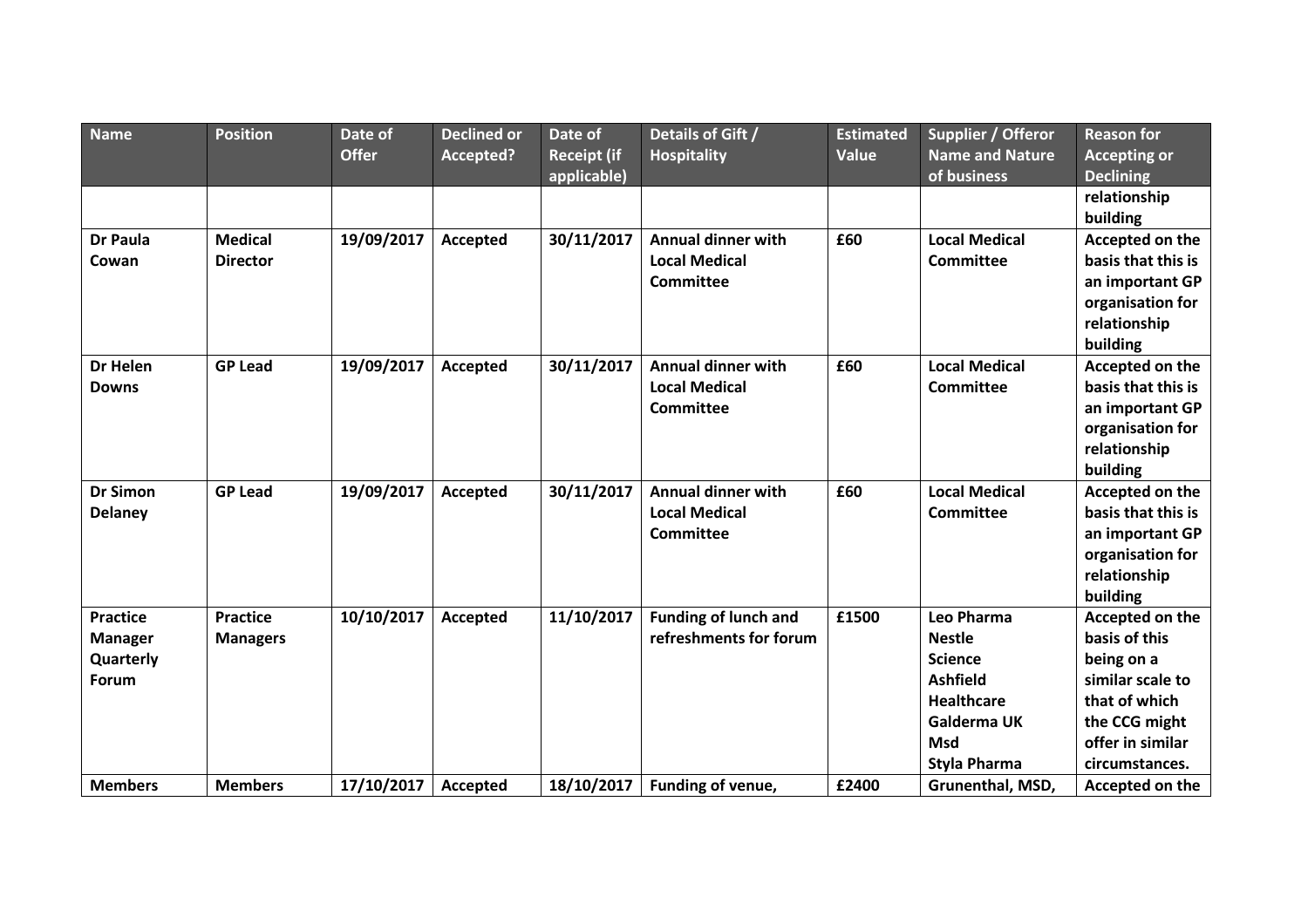| <b>Name</b>     | <b>Position</b> | Date of          | <b>Declined or</b> | Date of            | Details of Gift /           | <b>Estimated</b> | Supplier / Offeror           | Reason for          |
|-----------------|-----------------|------------------|--------------------|--------------------|-----------------------------|------------------|------------------------------|---------------------|
|                 |                 | <b>Offer</b>     | Accepted?          | <b>Receipt (if</b> | <b>Hospitality</b>          | Value            | <b>Name and Nature</b>       | <b>Accepting or</b> |
|                 |                 |                  |                    | applicable)        |                             |                  | of business                  | <b>Declining</b>    |
| (GPs, Practice  | (GPs, Practice  |                  |                    |                    | lunch and refreshments      |                  | Napp, Abbott, Teva           | basis of this       |
| Managers,       | Managers,       |                  |                    |                    | for members meeting         |                  | UK, UK Nestle,               | being on a          |
| <b>Practice</b> | <b>Practice</b> |                  |                    |                    |                             |                  | <b>Boehringer, Bristol</b>   | similar scale to    |
| Nurses)         | Nurses)         |                  |                    |                    |                             |                  | <b>Myers Squibb</b>          | that of which       |
|                 |                 |                  |                    |                    |                             |                  |                              | the CCG might       |
|                 |                 |                  |                    |                    |                             |                  |                              | offer in similar    |
|                 |                 |                  |                    |                    |                             |                  |                              | circumstances.      |
| <b>Members</b>  | <b>Members</b>  | 14/11/2017       | Accepted           | 16/11/2017         | Funding of venue,           | £3850            | MSD, Abbott,                 | Accepted on the     |
| (GPs, Practice  | (GPs, Practice  |                  |                    |                    | lunch and refreshments      |                  | TEVA, Boehringer-            | basis of this       |
| Managers,       | Managers,       |                  |                    |                    | for members meeting         |                  | ingelheim,                   | being on a          |
| <b>Practice</b> | <b>Practice</b> |                  |                    |                    |                             |                  | Galderma, Takeda,            | similar scale to    |
| Nurses)         | Nurses)         |                  |                    |                    |                             |                  | Napp, Bristol-               | that of which       |
|                 |                 |                  |                    |                    |                             |                  | Myers Squibb,                | the CCG might       |
|                 |                 |                  |                    |                    |                             |                  | <b>Tilotts, Styal</b>        | offer in similar    |
|                 |                 |                  |                    |                    |                             |                  | <b>Pharma &amp; Ashfield</b> | circumstances.      |
|                 |                 |                  |                    |                    |                             |                  | <b>Healthcare</b>            |                     |
| <b>Members</b>  | <b>Members</b>  | 16 <sup>th</sup> | Accepted           | 15 <sup>th</sup>   | Funding of venue,           | £2800            | Abbott, Dermal               | Accepted on the     |
| (GPs, Practice  | (GPs, Practice  | January          |                    | January            | lunch and refreshments      |                  | <b>Topical Innovation,</b>   | basis of this       |
| Managers,       | Managers,       | 2018             |                    | 2018               | for members meeting         |                  | MSD, Grunenthal              | being on a          |
| <b>Practice</b> | <b>Practice</b> |                  |                    |                    |                             |                  | Ltd, Ashfield                | similar scale to    |
| Nurses)         | Nurses)         |                  |                    |                    |                             |                  | Healthcare Ltd,              | that of which       |
|                 |                 |                  |                    |                    |                             |                  | <b>Napp</b>                  | the CCG might       |
|                 |                 |                  |                    |                    |                             |                  | Pharmaceuticals,             | offer in similar    |
|                 |                 |                  |                    |                    |                             |                  | Daiichi Sankyo,              | circumstances.      |
|                 |                 |                  |                    |                    |                             |                  | Pfizer                       |                     |
| <b>Practice</b> | <b>Practice</b> | 11 <sup>th</sup> | Accepted           | 24 <sup>th</sup>   | <b>Funding of lunch and</b> | £250             | Daiichi Sankyo               | Accepted on the     |
| <b>Manager</b>  | <b>Managers</b> | January          |                    | January            | refreshments for forum      |                  |                              | basis of this       |
| Quarterly       |                 | 2018             |                    | 2018               |                             |                  |                              | being on a          |
| Forum           |                 |                  |                    |                    |                             |                  |                              | similar scale to    |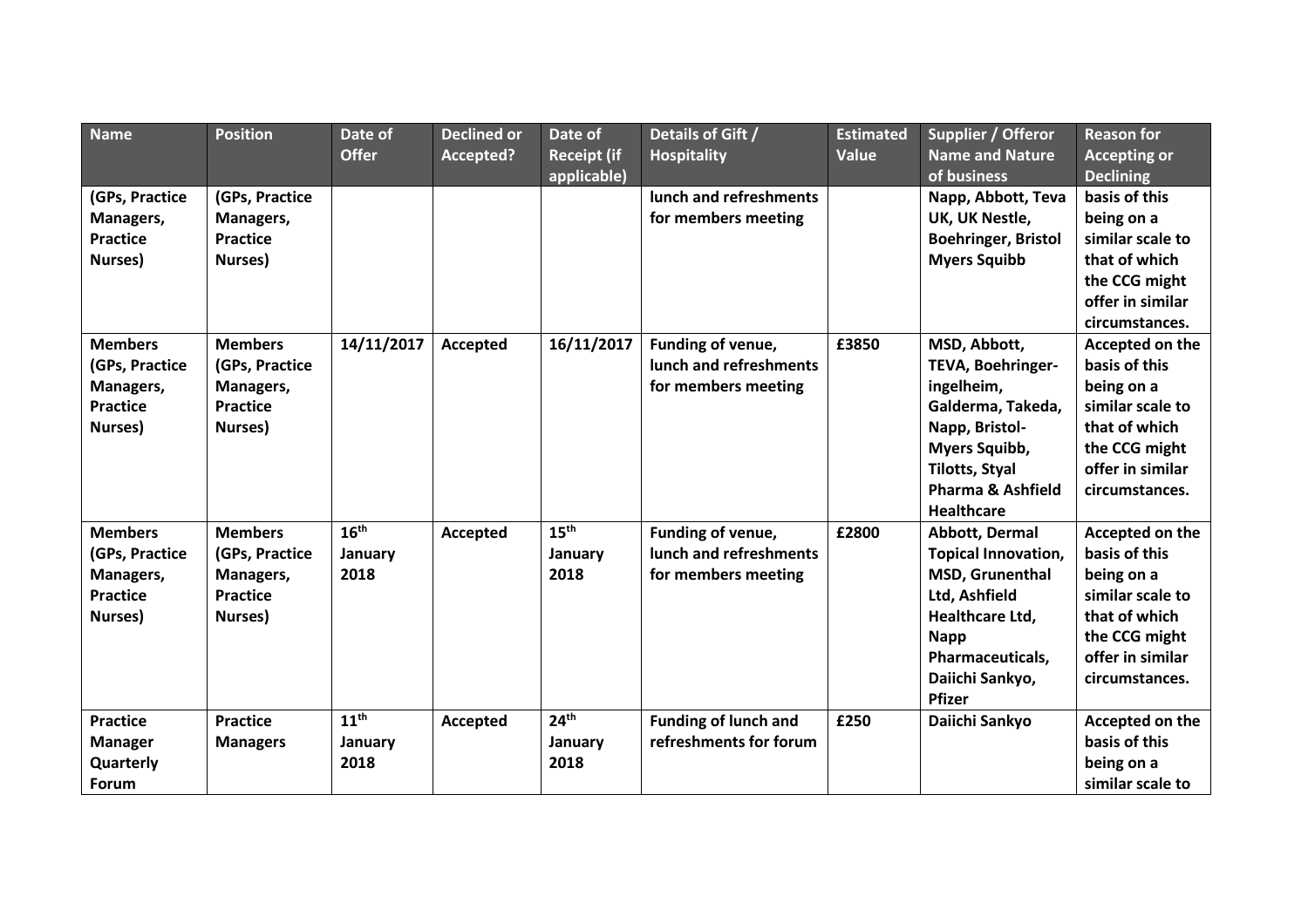| <b>Name</b>                                                                 | <b>Position</b>                                                             | Date of<br><b>Offer</b> | <b>Declined or</b><br>Accepted? | Date of<br><b>Receipt (if</b><br>applicable) | Details of Gift /<br><b>Hospitality</b>                                              | <b>Estimated</b><br><b>Value</b> | Supplier / Offeror<br><b>Name and Nature</b><br>of business                                                                                                         | <b>Reason for</b><br><b>Accepting or</b><br><b>Declining</b>                                                                               |
|-----------------------------------------------------------------------------|-----------------------------------------------------------------------------|-------------------------|---------------------------------|----------------------------------------------|--------------------------------------------------------------------------------------|----------------------------------|---------------------------------------------------------------------------------------------------------------------------------------------------------------------|--------------------------------------------------------------------------------------------------------------------------------------------|
|                                                                             |                                                                             |                         |                                 |                                              |                                                                                      |                                  |                                                                                                                                                                     | that of which<br>the CCG might<br>offer in similar<br>circumstances.                                                                       |
| <b>NHS Wirral</b><br><b>Clinical</b><br><b>Commissioning</b><br>Group (CCG) | <b>NHS Wirral</b><br><b>Clinical</b><br>Commissioning<br>Group (CCG)        | 13/03/2018              | Accepted                        | 19/03/2018                                   | Prize / gift donated for<br>fundraising event at<br>the CCG for Red Nose<br>Day 2018 | £25                              | <b>Costa Coffee (Hope</b><br>Street, Liverpool)                                                                                                                     | Accepted.                                                                                                                                  |
| <b>Members</b><br>(GPs, Practice<br>Managers,<br><b>Practice</b><br>Nurses) | <b>Members</b><br>(GPs, Practice<br>Managers,<br><b>Practice</b><br>Nurses) | 15/01/2018              | Accepted                        | 16/01/2018                                   | <b>Funding of lunch and</b><br>refreshments for forum                                | £2800                            | Abbott, Dermal<br><b>Topical Innovation,</b><br>MSD, Grunenthal<br>Ltd, Ashfield<br>Healthcare Ltd,<br><b>Napp</b><br>Pharmaceuticals,<br>Daiichi Sankyo,<br>Pfizer | Accepted on the<br>basis of this<br>being on a<br>similar scale to<br>that of which<br>the CCG might<br>offer in similar<br>circumstances. |
| <b>Practice</b><br><b>Manager</b><br>Quarterly<br>Forum                     | <b>Practice</b><br><b>Managers</b>                                          | 11/01/2018              | Accepted.                       | 24/01/2018                                   | <b>Funding of lunch and</b><br>refreshments for forum                                | £250                             | Daiichi Sankyo                                                                                                                                                      | Accepted on the<br>basis of this<br>being on a<br>similar scale to<br>that of which<br>the CCG might<br>offer in similar<br>circumstances. |
| <b>Members</b><br>(GPs, Practice<br>Managers,<br><b>Practice</b>            | <b>Members</b><br>(GPs, Practice<br>Managers,<br><b>Practice</b>            | 19/01/2018              | Accepted                        | 15/02/2018                                   | <b>Funding of lunch and</b><br>refreshments for forum                                | £350                             | Lilly UK, RB UK,<br><b>Bristol-Myers</b><br>Squibb, Pfizer, LEO<br>Pharma, Chiesi                                                                                   | Accepted on the<br>basis of this<br>being on a<br>similar scale to                                                                         |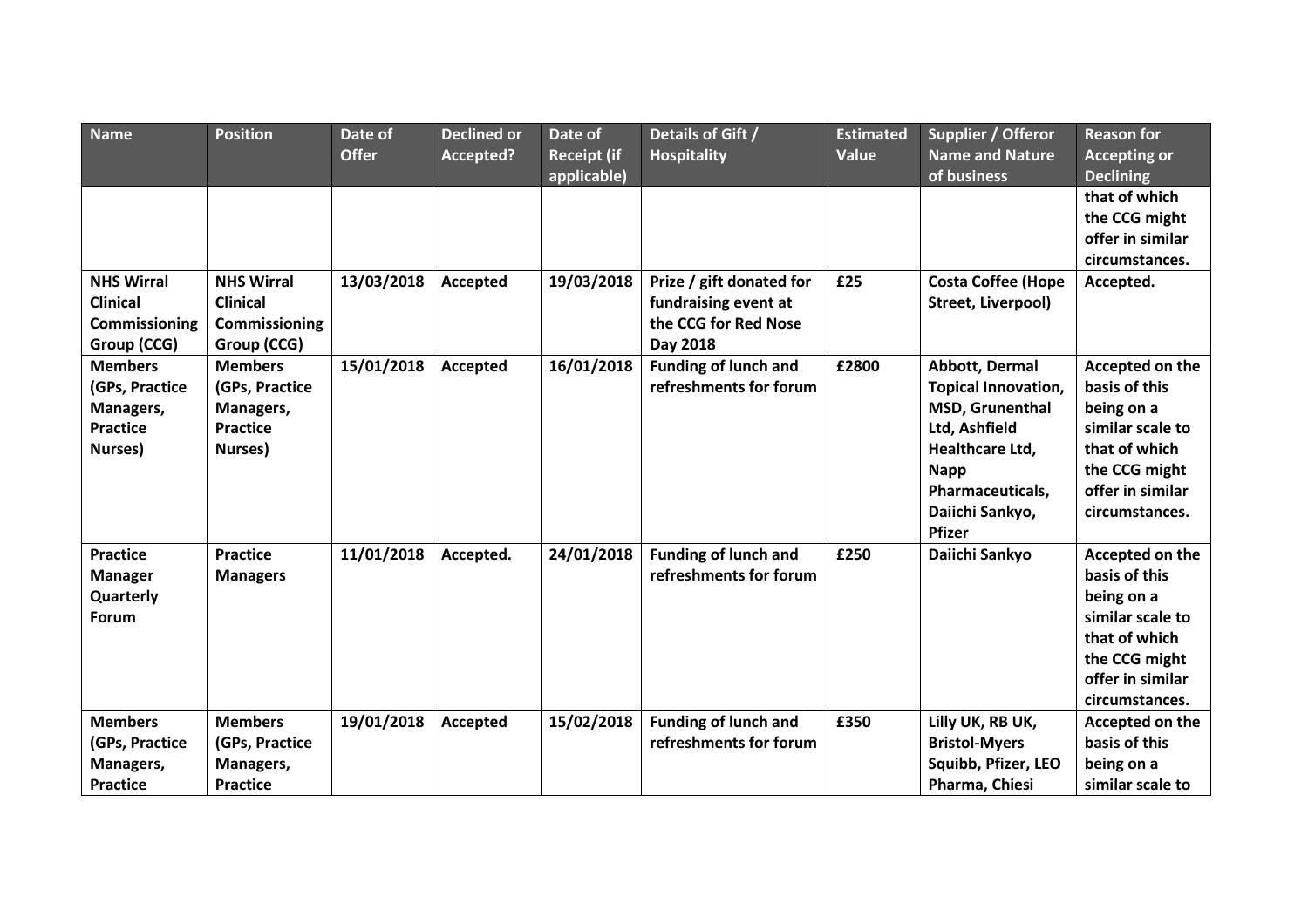| Name            | <b>Position</b> | Date of<br><b>Offer</b> | <b>Declined or</b><br>Accepted? | Date of<br><b>Receipt (if</b> | Details of Gift /<br><b>Hospitality</b> | <b>Estimated</b><br>Value | Supplier / Offeror<br><b>Name and Nature</b> | <b>Reason for</b><br><b>Accepting or</b> |
|-----------------|-----------------|-------------------------|---------------------------------|-------------------------------|-----------------------------------------|---------------------------|----------------------------------------------|------------------------------------------|
|                 |                 |                         |                                 | applicable)                   |                                         |                           | of business                                  | <b>Declining</b>                         |
| Nurses)         | Nurses)         |                         |                                 |                               |                                         |                           |                                              | that of which                            |
|                 |                 |                         |                                 |                               |                                         |                           |                                              | the CCG might                            |
|                 |                 |                         |                                 |                               |                                         |                           |                                              | offer in similar                         |
|                 |                 |                         |                                 |                               |                                         |                           |                                              | circumstances.                           |
| <b>Members</b>  | <b>Members</b>  | 16/01/2018              | Accepted                        | 18/04/2018                    | <b>Funding of lunch and</b>             | £350                      | <b>Daiicho Sankyo</b>                        | Accepted on the                          |
| (GPs, Practice  | (GPs, Practice  |                         |                                 |                               | refreshments for forum                  |                           |                                              | basis of this                            |
| Managers,       | Managers,       |                         |                                 |                               |                                         |                           |                                              | being on a                               |
| <b>Practice</b> | <b>Practice</b> |                         |                                 |                               |                                         |                           |                                              | similar scale to                         |
| Nurses)         | Nurses)         |                         |                                 |                               |                                         |                           |                                              | that of which                            |
|                 |                 |                         |                                 |                               |                                         |                           |                                              | the CCG might                            |
|                 |                 |                         |                                 |                               |                                         |                           |                                              | offer in similar                         |
|                 |                 |                         |                                 |                               |                                         |                           |                                              | circumstances.                           |
| <b>Members</b>  | <b>Members</b>  | 16/01/2018              | <b>Accepted</b>                 | 18/04/2018                    | <b>Funding of lunch and</b>             | £350                      | <b>Pfizer</b>                                | Accepted on the                          |
| (GPs, Practice  | (GPs, Practice  |                         |                                 |                               | refreshments for forum                  |                           |                                              | basis of this                            |
| Managers,       | Managers,       |                         |                                 |                               |                                         |                           |                                              | being on a                               |
| <b>Practice</b> | <b>Practice</b> |                         |                                 |                               |                                         |                           |                                              | similar scale to                         |
| Nurses)         | Nurses)         |                         |                                 |                               |                                         |                           |                                              | that of which                            |
|                 |                 |                         |                                 |                               |                                         |                           |                                              | the CCG might                            |
|                 |                 |                         |                                 |                               |                                         |                           |                                              | offer in similar                         |
|                 |                 |                         |                                 |                               |                                         |                           |                                              | circumstances.                           |
| <b>Members</b>  | <b>Members</b>  | 16/01/2018              | Accepted                        | 18/04/2018                    | <b>Funding of lunch and</b>             | £350                      | <b>MSD</b>                                   | Accepted on the                          |
| (GPs, Practice  | (GPs, Practice  |                         |                                 |                               | refreshments for forum                  |                           |                                              | basis of this                            |
| Managers,       | Managers,       |                         |                                 |                               |                                         |                           |                                              | being on a                               |
| <b>Practice</b> | <b>Practice</b> |                         |                                 |                               |                                         |                           |                                              | similar scale to                         |
| Nurses)         | Nurses)         |                         |                                 |                               |                                         |                           |                                              | that of which                            |
|                 |                 |                         |                                 |                               |                                         |                           |                                              | the CCG might                            |
|                 |                 |                         |                                 |                               |                                         |                           |                                              | offer in similar                         |
|                 |                 |                         |                                 |                               |                                         |                           |                                              | circumstances.                           |
| <b>Members</b>  | <b>Members</b>  | 16/01/2018              | Accepted                        | 18/04/2018                    | <b>Funding of lunch and</b>             | £350                      | Leo Pharma                                   | Accepted on the                          |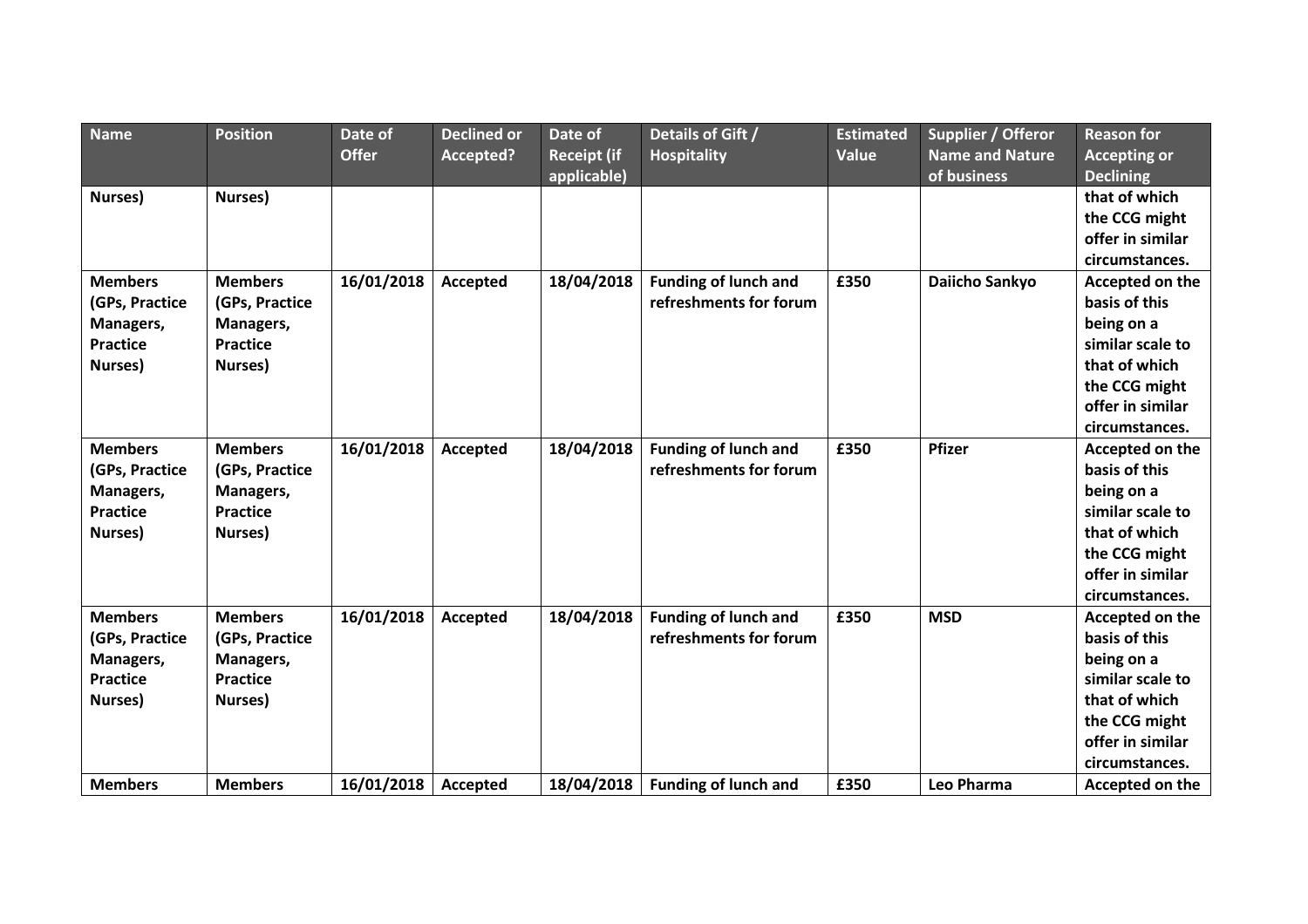| <b>Name</b>                                                                 | <b>Position</b>                                                             | Date of      | <b>Declined or</b> | Date of                           | Details of Gift /                                     | <b>Estimated</b> | Supplier / Offeror                    | <b>Reason for</b>                                                                                                                          |
|-----------------------------------------------------------------------------|-----------------------------------------------------------------------------|--------------|--------------------|-----------------------------------|-------------------------------------------------------|------------------|---------------------------------------|--------------------------------------------------------------------------------------------------------------------------------------------|
|                                                                             |                                                                             | <b>Offer</b> | Accepted?          | <b>Receipt (if</b><br>applicable) | <b>Hospitality</b>                                    | Value            | <b>Name and Nature</b><br>of business | <b>Accepting or</b><br><b>Declining</b>                                                                                                    |
| (GPs, Practice<br>Managers,<br><b>Practice</b><br>Nurses)                   | (GPs, Practice<br>Managers,<br><b>Practice</b><br>Nurses)                   |              |                    |                                   | refreshments for forum                                |                  |                                       | basis of this<br>being on a<br>similar scale to<br>that of which<br>the CCG might<br>offer in similar<br>circumstances.                    |
| <b>Members</b><br>(GPs, Practice<br>Managers,<br><b>Practice</b><br>Nurses) | <b>Members</b><br>(GPs, Practice<br>Managers,<br><b>Practice</b><br>Nurses) | 16/01/2018   | Accepted           | 18/04/2018                        | <b>Funding of lunch and</b><br>refreshments for forum | £350             | <b>Teva UK Ltd</b>                    | Accepted on the<br>basis of this<br>being on a<br>similar scale to<br>that of which<br>the CCG might<br>offer in similar<br>circumstances. |
| <b>Members</b><br>(GPs, Practice<br>Managers,<br><b>Practice</b><br>Nurses) | <b>Members</b><br>(GPs, Practice<br>Managers,<br><b>Practice</b><br>Nurses) | 16/01/2018   | Accepted           | 18/04/2018                        | <b>Funding of lunch and</b><br>refreshments for forum | £350             | <b>RBUK</b>                           | Accepted on the<br>basis of this<br>being on a<br>similar scale to<br>that of which<br>the CCG might<br>offer in similar<br>circumstances. |
| <b>Practice</b><br><b>Manager</b><br>Quarterly<br>Forum                     | <b>Practice</b><br><b>Managers</b>                                          | 11/01/2018   | Accepted           | 03/05/2018                        | <b>Funding of lunch and</b><br>refreshments for forum | £250             | Roche                                 | Accepted on the<br>basis of this<br>being on a<br>similar scale to                                                                         |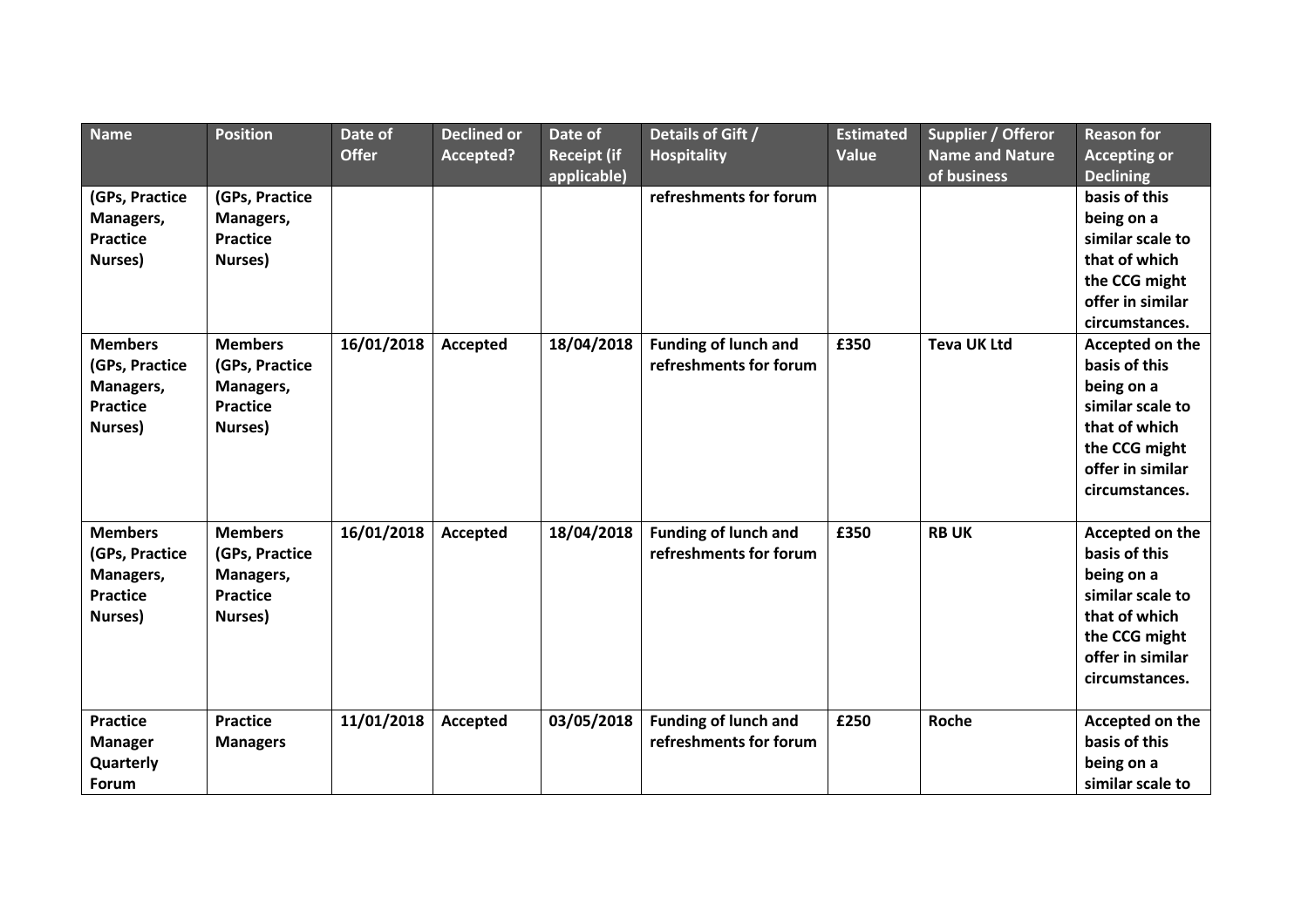| <b>Name</b>                                             | <b>Position</b>                    | Date of<br><b>Offer</b> | <b>Declined or</b><br>Accepted? | Date of<br><b>Receipt (if</b><br>applicable) | Details of Gift /<br><b>Hospitality</b>                                                                                                        | <b>Estimated</b><br>Value | Supplier / Offeror<br><b>Name and Nature</b><br>of business | <b>Reason for</b><br><b>Accepting or</b><br><b>Declining</b>                                                                               |
|---------------------------------------------------------|------------------------------------|-------------------------|---------------------------------|----------------------------------------------|------------------------------------------------------------------------------------------------------------------------------------------------|---------------------------|-------------------------------------------------------------|--------------------------------------------------------------------------------------------------------------------------------------------|
|                                                         |                                    |                         |                                 |                                              |                                                                                                                                                |                           |                                                             | that of which<br>the CCG might<br>offer in similar<br>circumstances.                                                                       |
| <b>Practice</b><br><b>Manager</b><br>Quarterly<br>Forum | <b>Practice</b><br><b>Managers</b> | 11/01/2018              | Accepted                        | 03/05/2018                                   | <b>Funding of lunch and</b><br>refreshments for forum                                                                                          | £250                      | Styal Pharma, a<br>division of Chiesi<br>Ltd                | Accepted on the<br>basis of this<br>being on a<br>similar scale to<br>that of which<br>the CCG might<br>offer in similar<br>circumstances. |
| <b>Simon Banks</b>                                      | <b>Chief Officer</b>               | 07/06/2018              | Accepted                        | 16/06/2018                                   | <b>Meal at Involve North</b><br><b>West Awards</b><br><b>Ceremony for Chief</b><br><b>Officer and Partner.</b><br>Invited to present<br>award. | <b>Unknown</b>            | <b>Involve North West</b>                                   | Accepted on the<br>basis that costs<br>are covered by<br><b>Involve North</b><br>West.                                                     |
| <b>Dr Susan Wells</b>                                   | <b>Chair</b>                       | 25/09/2018              | Accepted                        | 26/09/18                                     | <b>Local Medical</b><br><b>Committee Annual</b><br>Dinner 2018                                                                                 | £60                       | <b>Local Medical</b><br><b>Committee</b>                    | Important<br>organisation to<br>develop positive<br>relationship<br>with                                                                   |
| <b>Dr Susan Wells</b>                                   | <b>Chair</b>                       | 27/09/2018<br>—         | Accepted                        | 29/09/2018                                   | <b>Health Service Journal</b><br>(HSJ) Integrated Care                                                                                         | £150                      | <b>Health Service</b><br>Journal                            | <b>Useful</b><br>conference to                                                                                                             |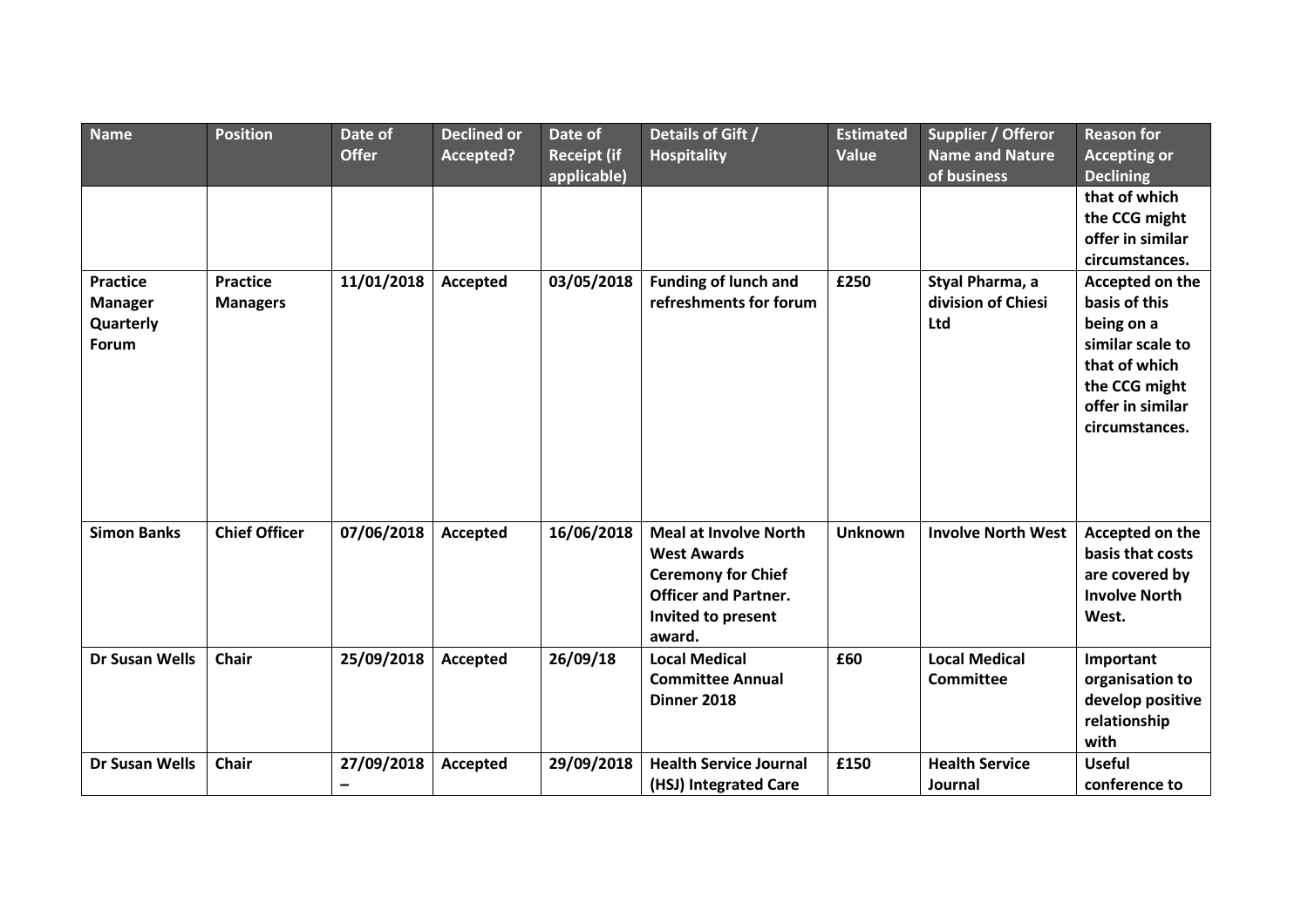| Name                 | <b>Position</b>      | Date of      | <b>Declined or</b> | Date of            | Details of Gift /                                     | <b>Estimated</b> | Supplier / Offeror         | <b>Reason for</b>   |
|----------------------|----------------------|--------------|--------------------|--------------------|-------------------------------------------------------|------------------|----------------------------|---------------------|
|                      |                      | <b>Offer</b> | Accepted?          | <b>Receipt (if</b> | <b>Hospitality</b>                                    | Value            | <b>Name and Nature</b>     | <b>Accepting or</b> |
|                      |                      |              |                    | applicable)        |                                                       |                  | of business                | <b>Declining</b>    |
|                      |                      | 28/09/2018   |                    |                    | <b>Summit with overnight</b>                          |                  |                            | assist with         |
|                      |                      |              |                    |                    | accommodation and                                     |                  |                            | integration         |
|                      |                      |              |                    |                    | dinner                                                |                  |                            | working             |
| <b>Dr Paula</b>      | <b>Medical</b>       | 25/09/2018   | Accepted           | 26/09/18           | <b>Local Medical</b>                                  | £60              | <b>Local Medical</b>       | Inter-              |
| Cowan                | <b>Director</b>      |              |                    |                    | <b>Committee Annual</b>                               |                  | <b>Committee</b>           | organisational      |
|                      |                      |              |                    |                    | Dinner 2018                                           |                  |                            | development         |
| <b>Wirral CCG GP</b> | <b>GPs, Practice</b> | 17.10.18     | Accepted           | 17.10.18           | <b>Funding of lunch and</b>                           | £350             | Pharmaceutical             | Pharmaceutical      |
| Members'             | Managers,            |              |                    |                    | refreshments for forum                                |                  | reps:                      | sponsorship to      |
| Meeting 17th         | <b>Practice</b>      |              |                    |                    |                                                       |                  | <b>MSD</b>                 | fund lunch &        |
| October 2018         | <b>Nurses</b>        |              |                    |                    |                                                       |                  | <b>Abbott</b>              | refreshments        |
|                      |                      |              |                    |                    |                                                       |                  | <b>Chiesi</b>              |                     |
|                      |                      |              |                    |                    |                                                       |                  | Pfizer                     |                     |
|                      |                      |              |                    |                    |                                                       |                  |                            |                     |
| <b>Practice</b>      | <b>Practice</b>      | 13/02/2019   | Accepted           | 13/02/2019         | <b>Funding of lunch and</b>                           | £250             | Pharmaceutical             | Accepted on the     |
| <b>Manager</b>       | <b>Managers</b>      |              |                    |                    | refreshments for forum                                |                  | reps:                      | basis of this       |
| Quarterly            |                      |              |                    |                    |                                                       |                  | <b>Abbott Nutrition</b>    | being on a          |
| Forum                |                      |              |                    |                    |                                                       |                  | <b>Chiesi Ltd Novartis</b> | similar scale to    |
|                      |                      |              |                    |                    |                                                       |                  |                            | that of which       |
|                      |                      |              |                    |                    |                                                       |                  |                            | the CCG might       |
|                      |                      |              |                    |                    |                                                       |                  |                            | offer in similar    |
|                      |                      |              |                    |                    |                                                       |                  |                            | circumstances.      |
|                      |                      |              |                    |                    |                                                       |                  |                            |                     |
| <b>Members</b>       | <b>Members</b>       | 20/02/2019   | Accepted           | 20/02/2019         | <b>Funding of lunch and</b><br>refreshments for forum | £350             | pharmaceutical             | Pharmaceutical      |
| (GPs, Practice       | (GPs, Practice       |              |                    |                    |                                                       |                  | reps:                      | sponsorship to      |
| Managers,            | Managers,            |              |                    |                    |                                                       |                  | <b>Bayer PLC</b>           | fund lunch &        |
| <b>Practice</b>      | <b>Practice</b>      |              |                    |                    |                                                       |                  | <b>Chiesi</b>              | refreshments        |
| Nurses)              | Nurses)              |              |                    |                    |                                                       |                  | <b>GSK</b>                 |                     |
|                      |                      |              |                    |                    |                                                       |                  | <b>Tillotts Pharma</b>     |                     |
|                      |                      |              |                    |                    |                                                       |                  | <b>Teva UK Limited</b>     |                     |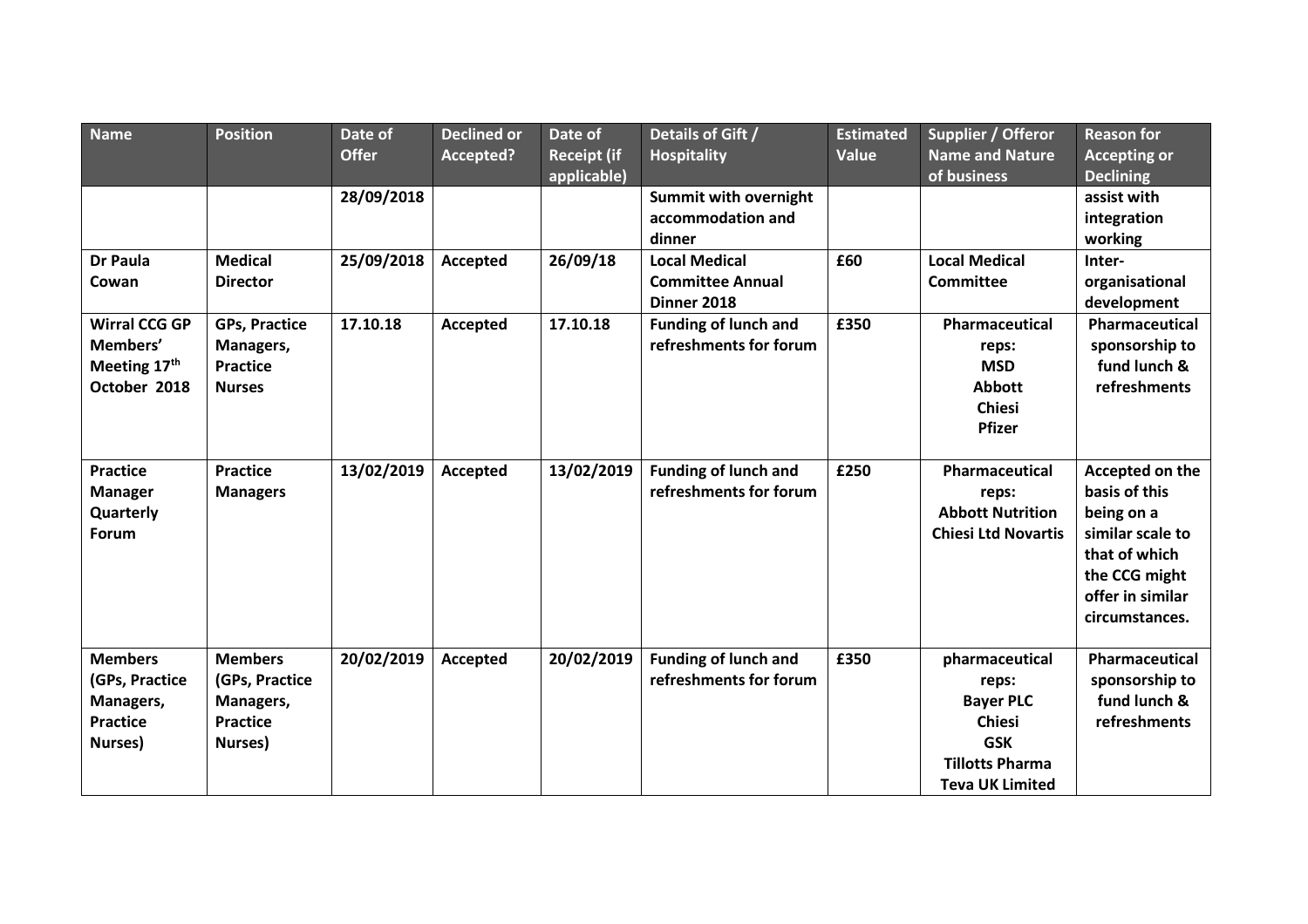| <b>Name</b>                                                                      | <b>Position</b>                                                       | Date of<br><b>Offer</b> | <b>Declined or</b><br>Accepted? | Date of<br><b>Receipt (if</b><br>applicable) | Details of Gift /<br><b>Hospitality</b>                    | <b>Estimated</b><br>Value | Supplier / Offeror<br><b>Name and Nature</b><br>of business                                                                             | <b>Reason for</b><br><b>Accepting or</b><br><b>Declining</b>                         |
|----------------------------------------------------------------------------------|-----------------------------------------------------------------------|-------------------------|---------------------------------|----------------------------------------------|------------------------------------------------------------|---------------------------|-----------------------------------------------------------------------------------------------------------------------------------------|--------------------------------------------------------------------------------------|
|                                                                                  |                                                                       |                         |                                 |                                              |                                                            |                           | <b>Bristol-Myers</b><br>Squibb<br>Daiichi Sankyo UK<br>Ltd                                                                              |                                                                                      |
| <b>Dr Susan Wells</b>                                                            | <b>Chair</b>                                                          | 08/03/2019              | <b>Accepted</b>                 | 26/02/2019                                   | <b>Wirral Community</b><br><b>Trust Heart Awards</b>       | E30                       | <b>Wirral Community</b><br><b>NHS Foundation</b><br><b>Trust</b>                                                                        | Opportunity for<br>relationship<br>building with<br><b>Healthy Wirral</b><br>Partner |
| <b>Wirral CCG GP</b><br>Members'<br>Meeting 16th<br><b>April 2019</b>            | <b>GPs, Practice</b><br>Managers,<br><b>Practice</b><br><b>Nurses</b> | 16.04.19                | <b>Accepted</b>                 | 16.04.19                                     | <b>Funding of lunch and</b><br>refreshments for<br>meeting | £400+vat                  | <b>Chiesi Ltd</b><br>$\bullet$<br>Daiichi Sankyo<br>$\bullet$                                                                           | Pharmaceutical<br>sponsorship to<br>fund lunch &<br>refreshments                     |
| <b>Wirral CCG GP</b><br>Members'<br>Meeting 23rd<br>May 2019                     | <b>GPs, Practice</b><br>Managers,<br><b>Practice</b><br><b>Nurses</b> | 23.05.19                | <b>Accepted</b>                 | 23.05.19                                     | <b>Funding of lunch and</b><br>refreshments for<br>meeting | £400+vat                  | <b>Bristol Myers</b><br>$\bullet$<br>Squibb<br>Daiichi Sankyo<br>$\bullet$<br>Napp Pharma<br>$\bullet$                                  | Pharmaceutical<br>sponsorship to<br>fund lunch &<br><b>refreshments</b>              |
| <b>Wirral CCG GP</b><br>Members'<br>Meeting 11 <sup>th</sup><br><b>July 2019</b> | <b>GPs, Practice</b><br>Managers,<br><b>Practice</b><br><b>Nurses</b> | 11.07.19                | Accepted                        | 11.07.19                                     | <b>Funding of lunch and</b><br>refreshments for<br>meeting | £400+vat                  | <b>Wockhardt UK</b><br>$\bullet$<br>Ltd<br><b>Bristol Myers</b><br>$\bullet$<br>Squibb<br><b>Napp Pharma</b><br>Leo Pharma<br>$\bullet$ | Pharmaceutical<br>sponsorship to<br>fund lunch &<br>refreshments                     |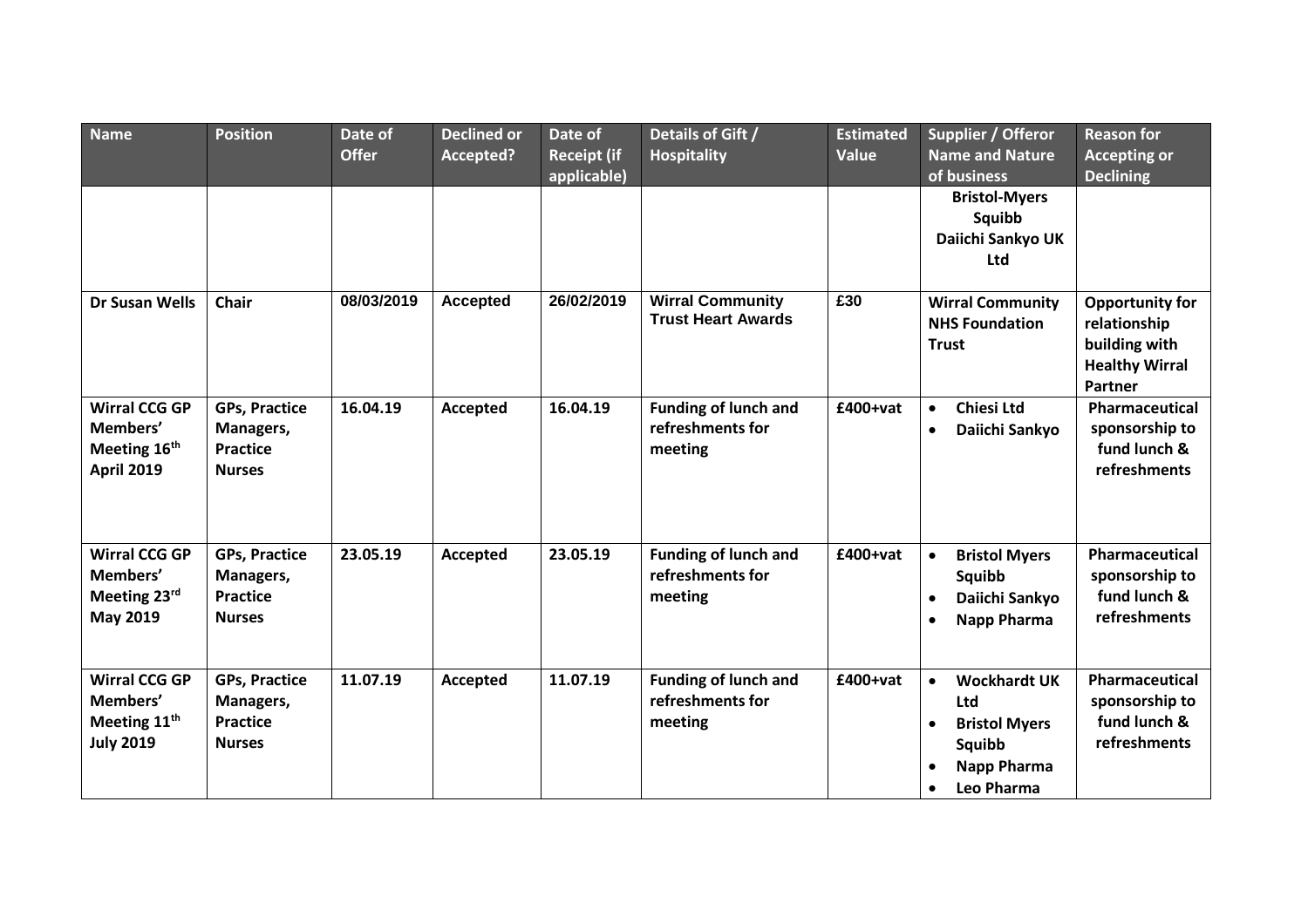| <b>Name</b>                                                                                          | <b>Position</b>                                                       | Date of<br><b>Offer</b> | <b>Declined or</b><br>Accepted? | Date of<br><b>Receipt (if</b><br>applicable) | Details of Gift /<br><b>Hospitality</b>                    | <b>Estimated</b><br>Value | Supplier / Offeror<br><b>Name and Nature</b><br>of business                                   | <b>Reason for</b><br><b>Accepting or</b><br><b>Declining</b>     |
|------------------------------------------------------------------------------------------------------|-----------------------------------------------------------------------|-------------------------|---------------------------------|----------------------------------------------|------------------------------------------------------------|---------------------------|-----------------------------------------------------------------------------------------------|------------------------------------------------------------------|
| <b>Practice</b><br><b>Mangers</b><br>Quarterly<br>Forum 3rd<br>October 2019                          | <b>Practice</b><br><b>Managers</b>                                    | 03.10.19                | <b>Accepted</b>                 | 03.10.19                                     | <b>Funding of lunch and</b><br>refreshments for<br>meeting | £250+vat                  | <b>Chiesi Ltd</b><br>$\bullet$                                                                | Pharmaceutical<br>sponsorship to<br>fund lunch &<br>refreshments |
| <b>Wirral CCG GP</b><br>Members'<br>Meeting 22 <sup>nd</sup><br>October 2019                         | <b>GPs, Practice</b><br>Managers,<br><b>Practice</b><br><b>Nurses</b> | 22.10.19                | <b>Accepted</b>                 | 22.10.19                                     | <b>Funding of lunch and</b><br>refreshments for<br>meeting | £400+vat                  | <b>Chiesi Ltd</b><br>$\bullet$<br><b>Novartis</b><br>$\bullet$<br><b>Teva UK</b><br>$\bullet$ | Pharmaceutical<br>sponsorship to<br>fund lunch &<br>refreshments |
| <b>Practice</b><br><b>Managers</b><br>Quarterly<br>Forum 28 <sup>th</sup><br><b>November</b><br>2019 | <b>Practice</b><br><b>Managers</b>                                    | 28.11.19                | <b>Accepted</b>                 | 28.11.19                                     | <b>Funding of lunch and</b><br>refreshments for<br>meeting | £250+vat                  | Wesleyan<br>$\bullet$                                                                         | Pharmaceutical<br>sponsorship to<br>fund lunch &<br>refreshments |
| <b>Wirral CCG GP</b><br>Members'<br>Meeting 3rd<br><b>December</b><br>2019                           | <b>GPs, Practice</b><br>Managers,<br><b>Practice</b><br><b>Nurses</b> | 3.12.19                 | <b>Accepted</b>                 | 3.12.19                                      | <b>Funding of lunch and</b><br>refreshments for<br>meeting | £400+vat                  | Napp Pharma<br>$\bullet$<br><b>Nestle Health</b><br>$\bullet$<br><b>Science</b>               | Pharmaceutical<br>sponsorship to<br>fund lunch &<br>refreshments |
| <b>Dr Paula</b><br>Cowan (and<br>Partner)                                                            | <b>Chair</b>                                                          | 31.01.2020              | <b>Accepted</b>                 | 07.02.2020                                   | <b>Local Medical</b><br><b>Committee Dinner</b>            | £50                       | <b>Local Medical</b><br><b>Committee</b>                                                      | <b>Engagement</b><br>with local<br>clinical<br>community         |
| <b>Dr Simon</b><br>Delaney (and                                                                      | <b>Medical</b><br><b>Director</b>                                     | 31.01.2020              | Accepted                        | 07.02.2020                                   | <b>Local Medical</b><br><b>Committee Dinner</b>            | £50                       | <b>Local Medical</b><br><b>Committee</b>                                                      | <b>Engagement</b><br>with local                                  |